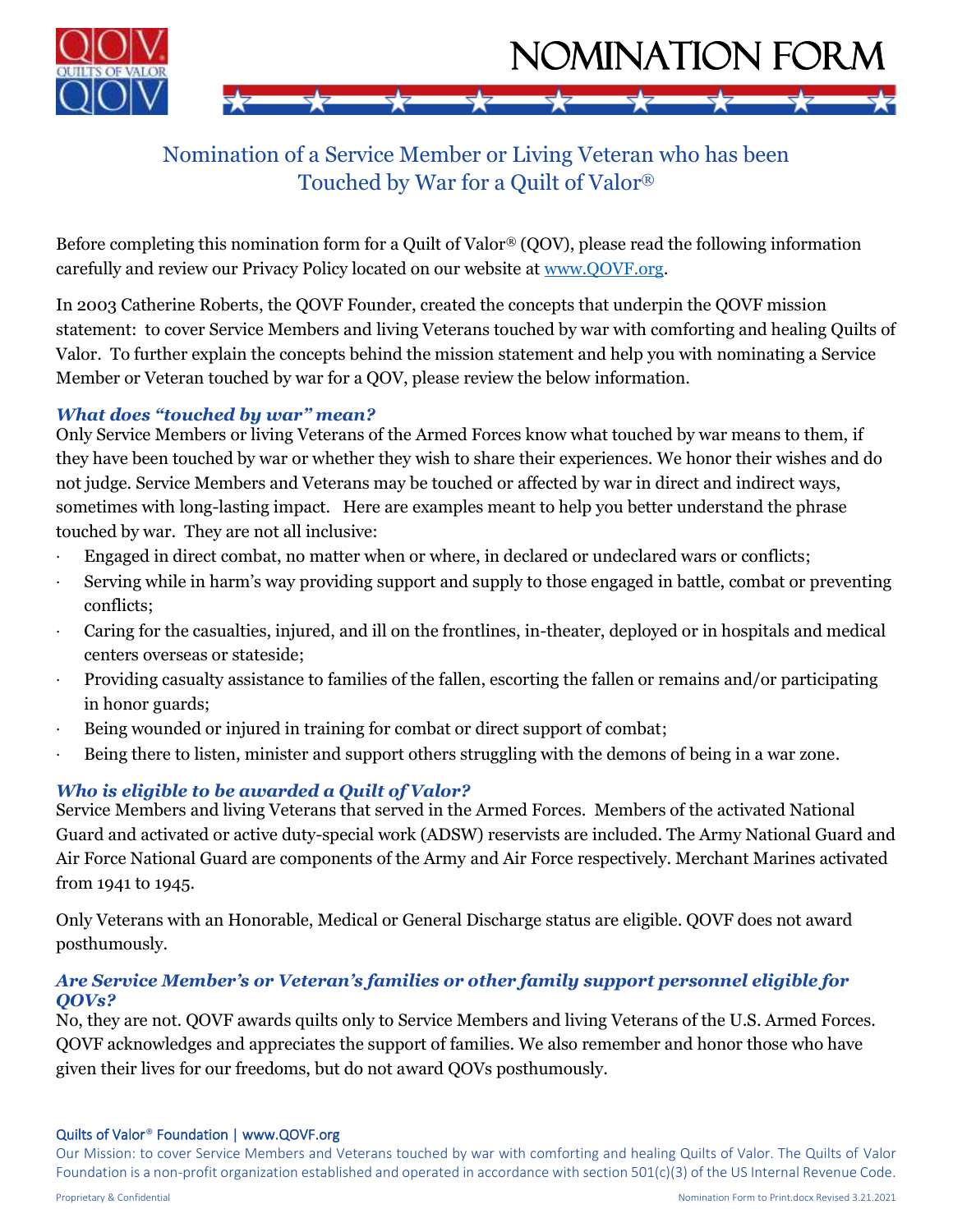

#### *General Information*

| 1.       | To my knowledge, this recipient has been "touched by war" and a Quilt of Valor® would<br>bring comfort and healing?                                                           | Yes     | <b>No</b> |  |
|----------|-------------------------------------------------------------------------------------------------------------------------------------------------------------------------------|---------|-----------|--|
| 2.<br>3. | To my knowledge, this recipient has not previously been awarded a Quilt of Valor?<br>This award is not intended as a surprise, gift or a present for a birthday, anniversary, | Yes     | No        |  |
|          | retirement or other celebration.                                                                                                                                              | I Agree |           |  |
|          | If unsure, you must verify the above information before submitting the nomination; see criteria on first page of form.                                                        |         |           |  |
| 4.       | Relationship to Recipient?<br><b>Family Member</b><br>Self                                                                                                                    | Friend  |           |  |

**[ ]** Other Coordinator of Group Award. For Group Award Events: Please provide the required information on separate forms, a chart or

#### **[ ]** spreadsheet for each recipient.

#### *Recipient Information all fields are required except county and nickname*

|                                     | <b>First Name:</b>                                                                                                                                 |              |                        |                          |              |                                                                                                     |
|-------------------------------------|----------------------------------------------------------------------------------------------------------------------------------------------------|--------------|------------------------|--------------------------|--------------|-----------------------------------------------------------------------------------------------------|
|                                     | <b>Last Name:</b>                                                                                                                                  |              |                        |                          |              |                                                                                                     |
| $\mathbf{I}$                        | Male                                                                                                                                               | Π            | Female                 | Nickname:                |              |                                                                                                     |
|                                     | <b>Street Address:</b>                                                                                                                             |              |                        |                          |              |                                                                                                     |
|                                     | <b>Address Line 2:</b>                                                                                                                             |              |                        |                          |              |                                                                                                     |
|                                     | City, ST, Zip                                                                                                                                      |              |                        |                          |              |                                                                                                     |
|                                     | County (if known):                                                                                                                                 |              |                        |                          |              |                                                                                                     |
| Email:                              |                                                                                                                                                    |              |                        |                          |              |                                                                                                     |
|                                     | <b>Phone Number:</b>                                                                                                                               |              |                        |                          |              |                                                                                                     |
| <b>Current Status:</b>              |                                                                                                                                                    | $\mathbf{I}$ | <b>Active Duty</b>     | $\mathbf{I}$<br>Veteran  |              | $\mathbf{I}$<br>Honorable Conditions<br><b>Discharge Status:</b>                                    |
|                                     |                                                                                                                                                    |              |                        |                          |              | Armed Forces Branch of Service (Army and Air Force include activated National Guard and Reservists) |
| I)                                  | Army                                                                                                                                               | $\mathbf{I}$ | Navy                   |                          | $\mathbf{I}$ | Air Force<br>$\mathbf{I}$<br>Marine Corps                                                           |
| $\mathbf{I}$                        | Coast Guard                                                                                                                                        | $\mathbf{I}$ | Dover Mortuary (AFMAO) |                          | $\mathbf{I}$ | Merchant Marines (1941-1945)                                                                        |
|                                     | <b>Dates of Service</b> (year to year):                                                                                                            |              |                        |                          |              |                                                                                                     |
|                                     | <b>Current or Discharge Rank:</b>                                                                                                                  |              |                        |                          |              |                                                                                                     |
|                                     |                                                                                                                                                    |              |                        |                          |              | E.g.: E1-E10, WO1-WO5, and O1-O10                                                                   |
|                                     | Where did the service member or veteran serve? (Check all that apply)<br>Awards for nominees currently deployed will be planned upon their return. |              |                        |                          |              |                                                                                                     |
| World War II<br>$\Box$              |                                                                                                                                                    |              | $\mathsf{L}$           | Korean Conflict          |              |                                                                                                     |
| I)                                  | Vietnam War                                                                                                                                        |              |                        |                          | $\mathbf{I}$ | Persian Gulf War                                                                                    |
| I)                                  | Cold War                                                                                                                                           |              |                        |                          | IJ           | Operation Enduring Freedom (OEF)                                                                    |
| Operation Iraqi Freedom (OIF)<br>I) |                                                                                                                                                    |              | n                      | Operation New Dawn (OND) |              |                                                                                                     |
| $\mathbf{I}$                        | Gulf War/ Desert Shield/Desert Storm (ODS)                                                                                                         |              | n                      | Other Wars or conflicts  |              |                                                                                                     |
|                                     |                                                                                                                                                    |              |                        |                          |              |                                                                                                     |

Please use the last page to provide information about locations of service (e.g., stateside, deployments, countries). Example: France, Germany, Korea, Vietnam, Panama, Beirut, Granada, Bosnia, Iraq, Afghanistan, Africa, Somalia, the Middle East, anti-terrorism operations and terrorism attacks against Armed Forces personnel. You may also provide comments about the nominee regarding unit or ship assignment, duties or responsibilities while serving, experiences, or other information that will help personalize and make the ceremony meaningful for the recipient.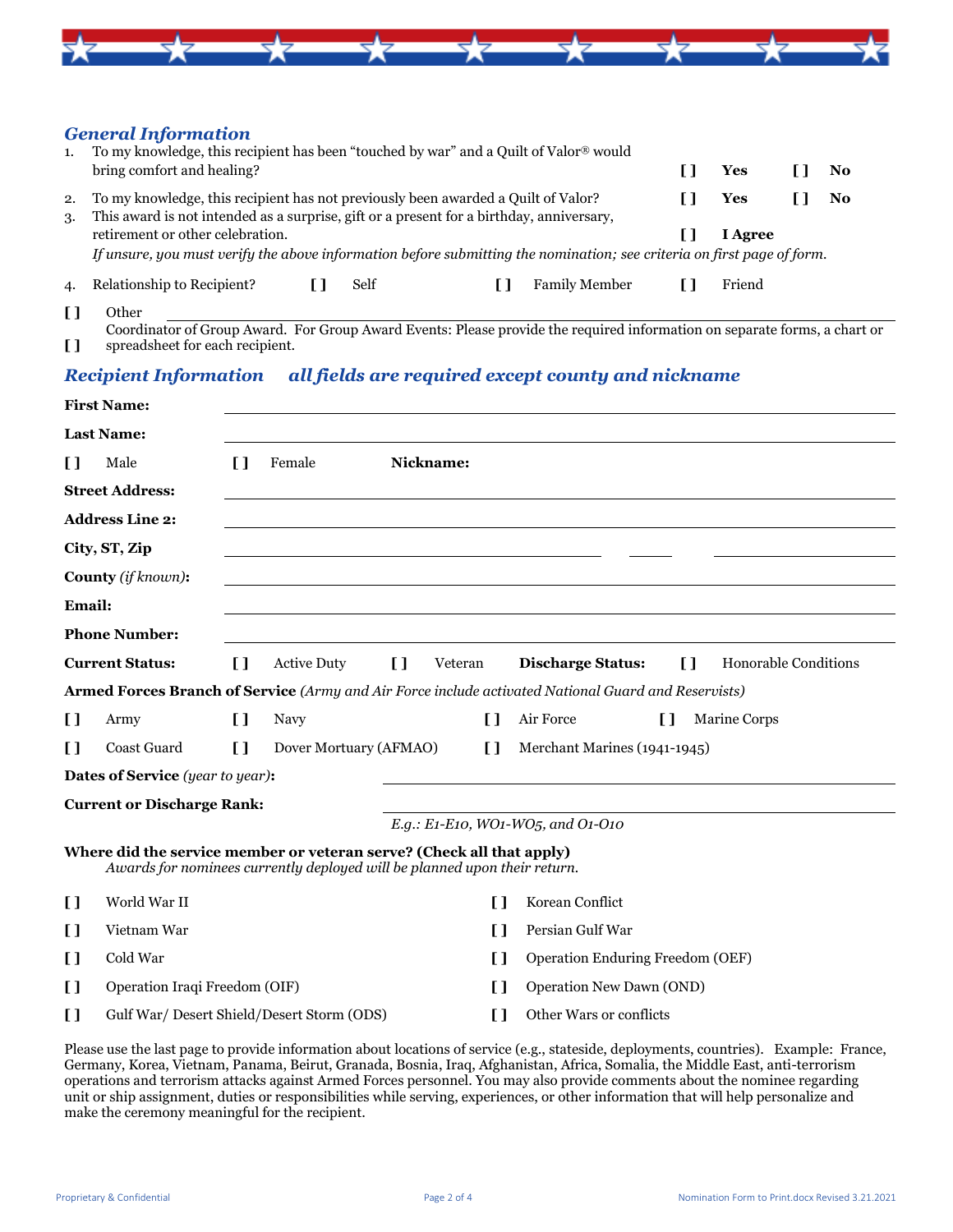

### *Contact Information of the Requester (required)*

| <b>First Name:</b>                                     |                                                                                                                                                                                         |              |                                                      |              |                                           |                        |  |
|--------------------------------------------------------|-----------------------------------------------------------------------------------------------------------------------------------------------------------------------------------------|--------------|------------------------------------------------------|--------------|-------------------------------------------|------------------------|--|
| <b>Last Name:</b>                                      |                                                                                                                                                                                         |              |                                                      |              |                                           |                        |  |
| <b>Email:</b>                                          |                                                                                                                                                                                         |              |                                                      |              |                                           |                        |  |
|                                                        | <b>Phone Number:</b>                                                                                                                                                                    |              |                                                      |              |                                           |                        |  |
| <b>Relationship to Recipient?</b>                      |                                                                                                                                                                                         | $\mathbf{L}$ | Self                                                 | $\mathbf{I}$ | Family Member                             | $\mathbf{I}$<br>Friend |  |
| H<br>I)                                                | Other<br>Coordinator of Group Award. For Group Award Events: Please provide the required information on separate forms, a chart or<br>spreadsheet for each recipient.                   |              |                                                      |              |                                           |                        |  |
|                                                        | If you have coordinated this nomination with a local QOVF group or individual, please add the name of the group, the group<br>number if known, or the name of the person you contacted: |              |                                                      |              |                                           |                        |  |
|                                                        | <b>Group Name</b>                                                                                                                                                                       |              | <u> 1980 - Johann Barn, fransk politik (d. 1980)</u> |              | <b>Group Number:</b>                      |                        |  |
| <b>Member Name</b>                                     |                                                                                                                                                                                         |              |                                                      |              |                                           |                        |  |
| How did you hear about the Quilts of Valor Foundation? |                                                                                                                                                                                         |              |                                                      |              |                                           |                        |  |
| $\mathbf{I}$                                           | Family or friend                                                                                                                                                                        |              | $\mathbf{I}$                                         |              | From and Veteran or Service Member        |                        |  |
| I)                                                     | Awarded a Quilt of Valor                                                                                                                                                                |              | []                                                   |              | Attended an Award of a Quilt of Valor     |                        |  |
| I)                                                     | Social Media Facebook, Twitter, etc.                                                                                                                                                    |              | I)                                                   |              | News Story TV, newspaper or magazine      |                        |  |
| $\mathbf{I}$                                           | <b>QOVF Website</b>                                                                                                                                                                     |              | I)                                                   |              | <b>QOVF</b> Brochure                      |                        |  |
| $\mathbf{I}$                                           | QOVF Booth                                                                                                                                                                              |              | $\Box$                                               |              | QOVF Certified Quilt Shop                 |                        |  |
| $\mathbf{I}$                                           | Quilt Guild                                                                                                                                                                             |              | H                                                    |              | Community Event fair, festival, workplace |                        |  |
| I)                                                     | I am a QOVF Member                                                                                                                                                                      |              | I)                                                   |              | I am a QOVF Volunteer                     |                        |  |
| $\mathbf{I}$                                           | Another Veteran organization (e.g.: American Legion, VFW, VVA, IAVA, MOPH, DAV)                                                                                                         |              |                                                      |              |                                           |                        |  |

*I certify that I have read the QOVF Mission Statement, all of the information on the first page and affirm the information I provided is accurate.*

#### **Signature:**

**Printed Name:**

**Date:**

**Email, mail or hand deliver to your Local QOVF Group Leader or Member that gave you this form.**

| Name:                 | Karen Demaree, Wisconsin coordinator      |  |
|-----------------------|-------------------------------------------|--|
| <b>Group Address:</b> | WI QOV, PO Box 628, Platteville, WI 53818 |  |
| <b>Phone Number:</b>  |                                           |  |
| Email:                | Karen.demaree@QOVF.ORG                    |  |

*QOVF Member: If a specific group or individual will handle this nomination, or is making the quilt, please ensure to add this in the Additional Information section when you enter the request through the online submission.*